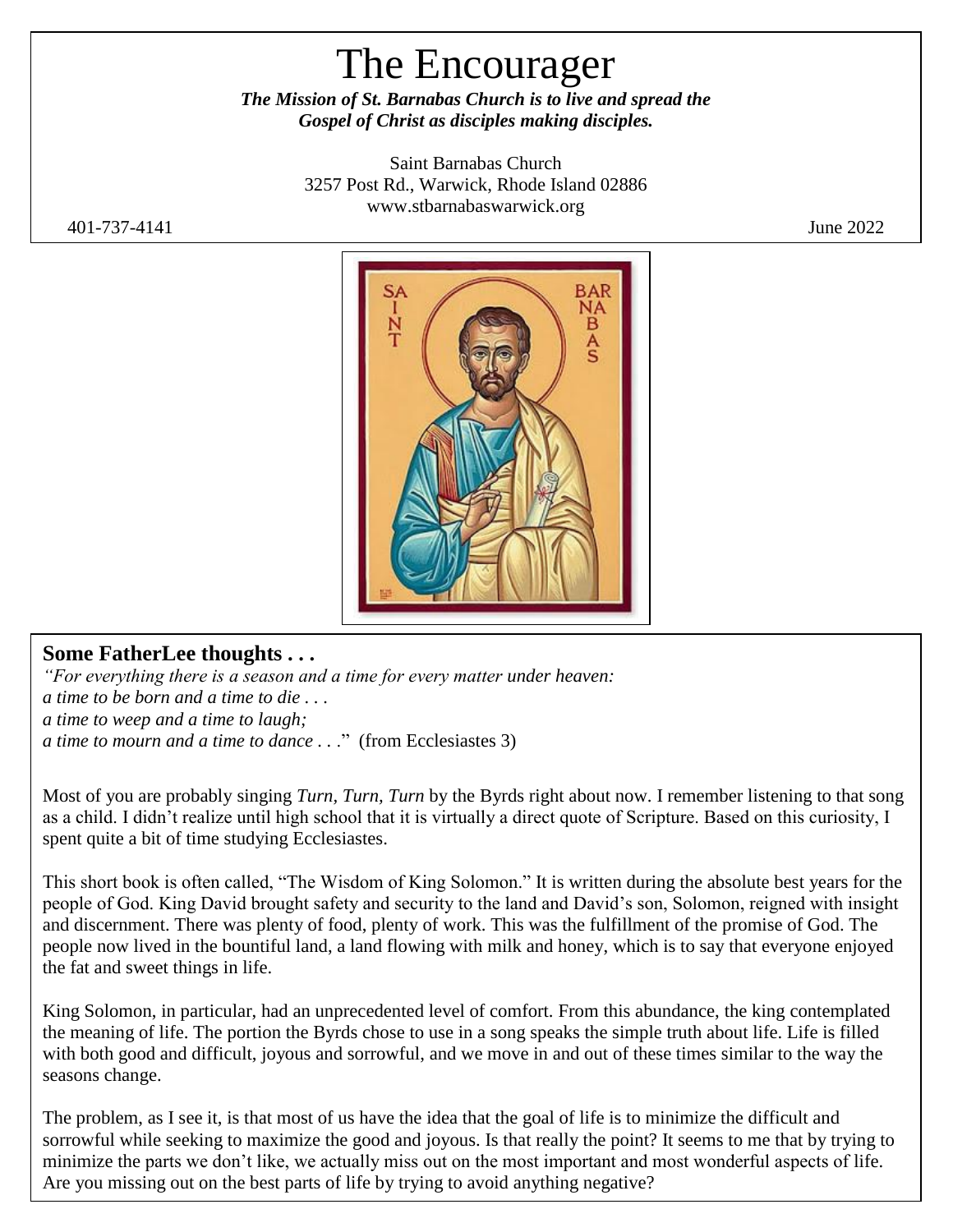I think that fear limits many of us, holding us back from the abundant life God desires for us. One thing I find interesting: Fear is not listed in that long list of the seasons of life. I think that fear limits many of us, holding us back from the abundant life God desires for us.

One thing I find interesting: Fear is not listed in that long list of the seasons of life. Why? Because fear isn't an action. Everything on that list is an activity, doing something. Fear, in most cases, promotes in-action, rather than the actions Wisdom describes. While fear may prevent a few heartaches, it also keeps us from hearts filled with laughter and love.

Jesus said, "I came that (you) may have life and have it abundantly." (John 10:10) Another way of describing abundant is fullness. Christ came so that we might have the *fullness* of life. When life is full, it looks like Ecclesiastes. It has times of both good and difficult, joyous and sorrowful. The important thing to remember is that the actions of weeping and laughing, mourning and dancing, are all held within the love of one another and the love of our Savior.

In fact, the reason we weep and mourn is because it is hard to loose someone we love. But, that sting is merely a reminder that we were part of something wonderful. The promise in the heartache is that we will be part of something wonderful again as the seasons again change.

As we move into our summer months, this "season" feels more significant than most years. CoViD isn't gone, but we do seem to truly be emerging from what might be called, "CoViD Winter". The past two years have been a time of mourning and weeping. It is time for some laughter and dancing. Are we ready to embrace this time of prosperity and hope? Or, is fear preventing us from the abundance that is right at our fingertips?

Later in Ecclesiastes we hear, "Go, then, eat your bread with gladness . . . with a merry heart . . . God has long ago approved what you do . . . enjoy life with the one(s) you love." (From Ecclesiastes 9) While life may be filled with good and difficult, joyous and sorrowful, it's the only life we get on earth. Let's enjoy it! May God give you strength and true Wisdom as you follow Christ in the way of Love, which is the pathway to an abundant and full life.

Faithfully, Fr. Scott

# **St. Barnabas Day, June 12th**



Sunday June  $12^{th}$  following the 10:00 a.m. service we will be celebrating St Barnabas day with a cookout. Fingers crossed that weather cooperates, it will be held in Dorothy Mayor Park (Schweitzer Hall in case of rain). The Vestry will be supplying hamburgers and hot dogs, buns and condiments. If you would like to attend, we are asking people bring a side dish or a dessert. An attendance and dish sign-up sheet is located at the back of the church. We ask that you sign up no later than June 5th in order to assist with food planning. Hope to see you there!

# **Father's Day, June 19th**



Happy Father's Day to all the father's and father figures in our congregation!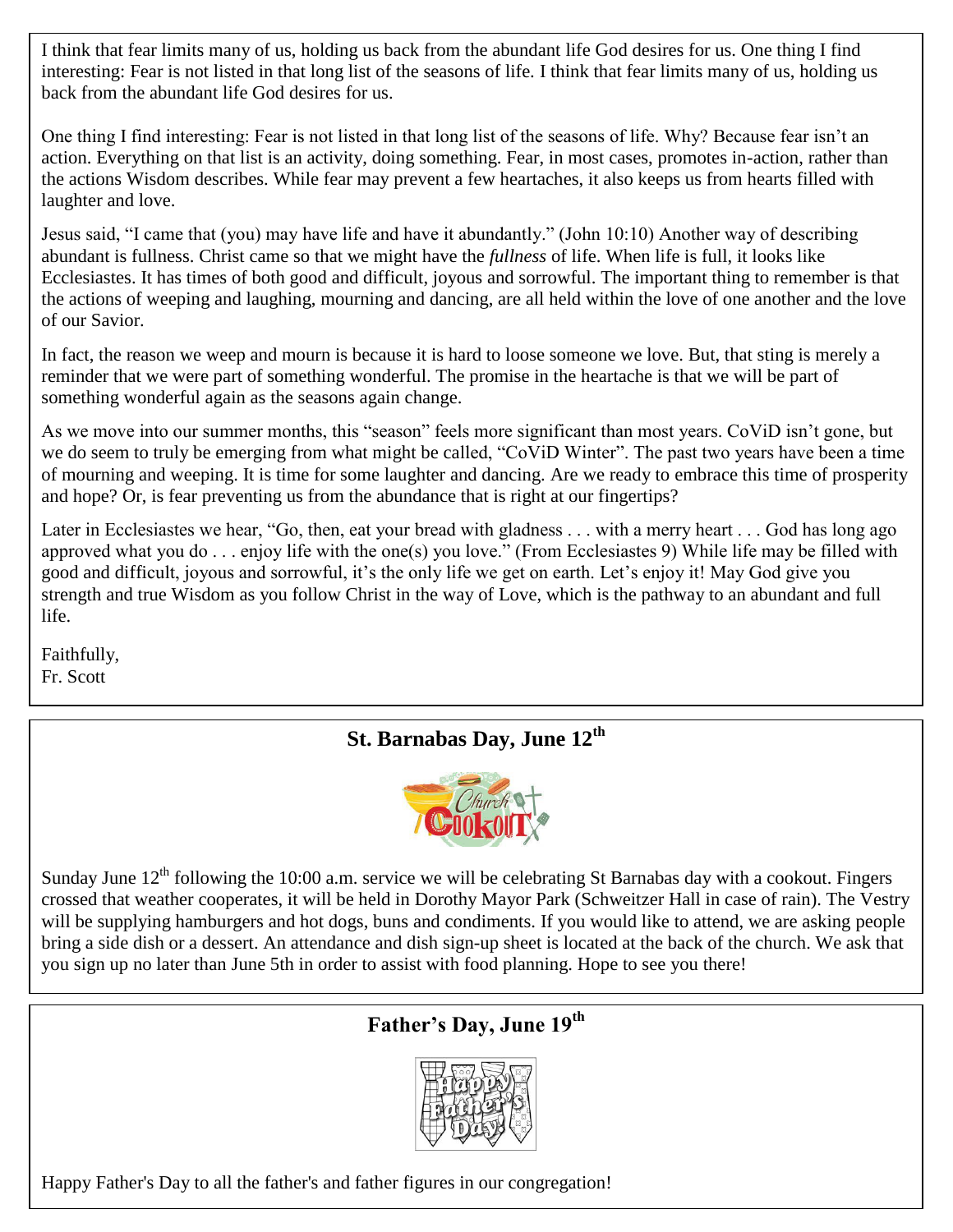#### **Happy Birthday**



We would like to wish those celebrating birthdays in the month of June a very Happy Birthday!

Barbara-Jean Lynch Cora Cardilli Ellen Wright Gabriella Pari Ian Turner Jack Turner Jane Horridge Joseph Rodrigues, Jr. Kara Lee Katia Nichols Keith Beauregard Marilyn Morrow Rosalind Butziger Stephen Picard Susan Campos

#### **Prayer Chain**



Our prayer chain is organized to meet the prayer needs of our parish family as well as those in our community of family, friends and neighbors. It functions as a rapid response to anyone in need of prayers. Because prayer requests are communicated by e-mail, the Prayer Chain is available 24/7. Robin Beckwith, our coordinator keeps a list of voluntary prayer intercessors, and we always welcome new volunteers! Please contact Robin Beckwith our prayer chain coordinator if you have a prayer request or would like to volunteer. Please call Robin in the office for her contact information.



If you would like to have flowers on the Altar or the Sanctuary Candle lit in memory of someone special or in celebration of a special event, there is a calendar with envelopes located in the back of the church. Please complete and drop in the collection plate or you may hand to an usher.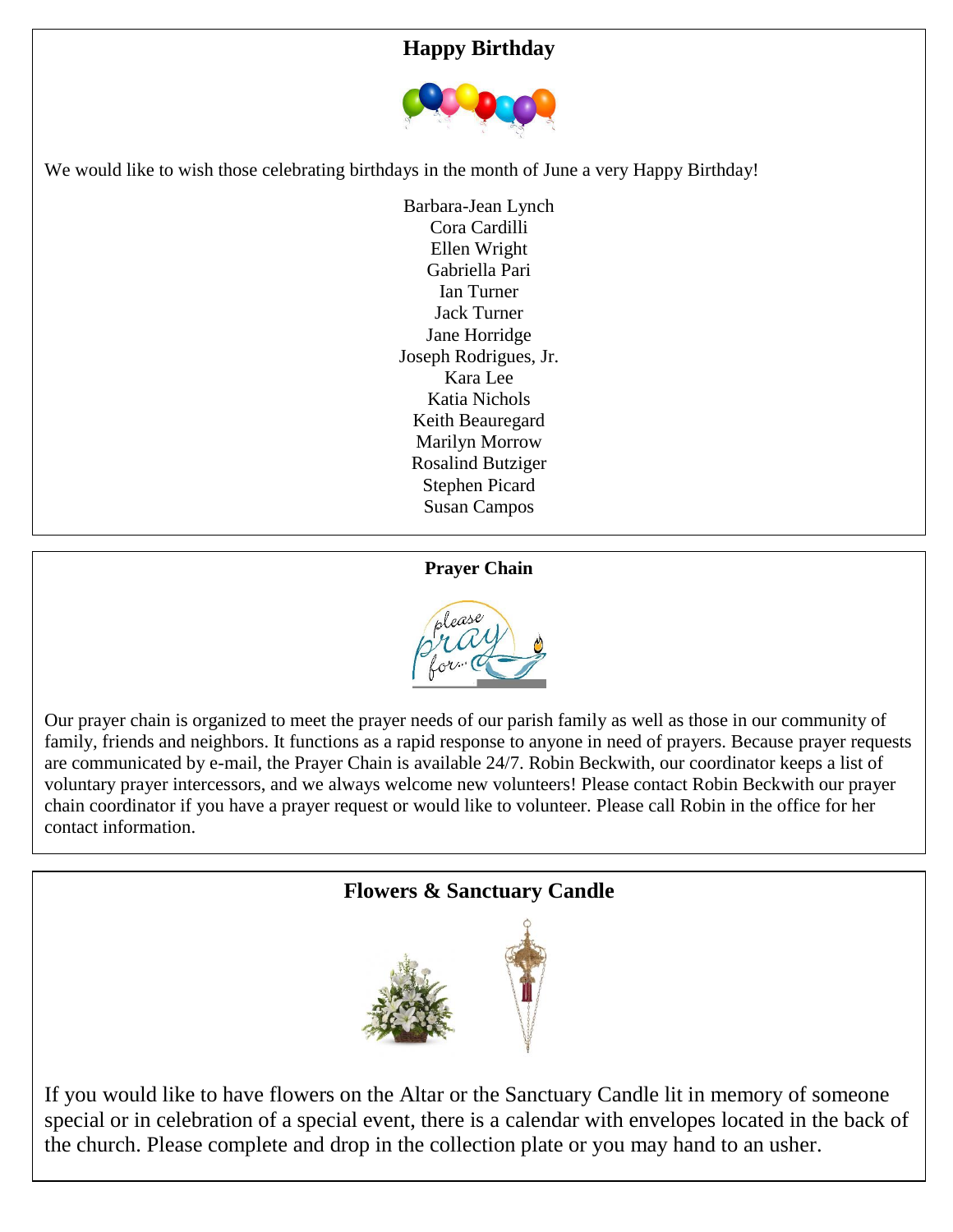### **WestBay Community Action**



Thank you to those who continue to donate to the Food Bank during these difficult times. They are much appreciated and help local residents in need. You can bring them to church on Sunday mornings; there is a donation bin at the back of the church or to the parish office during office hours. Thank you to Richard Carr who has volunteered to bring the donations to Westbay.

#### **Social Media**



If you haven't already, please like our Facebook page (St Barnabas Episcopal Church, Warwick, RI) and our Instagram page (stbarnabaswarwick). With everything going on you won't miss out on any parish news.

#### **Coffee Hour**



Thank you to those who have made coffee hour a success! We look forward to resuming in the fall.

# **Holy Baptisms**



Congratulations to Luca Cardilli, Raymond Melise Jr., Dasia Melise, Raquel Healey, Isabella Mossman, and Jude Henry Cavallo who received the Sacrament of Holy Baptism here at St. Barnabas during the month of May.

#### **Mid-week Eucharist & Bible Study**



On Wednesdays, there is another opportunity for worship and study. At 10:00 a.m. there will be a Rite I Eucharist in the Guild Room immediately followed by a Bible study. We are currently studying the Parables of Jesus All are welcome!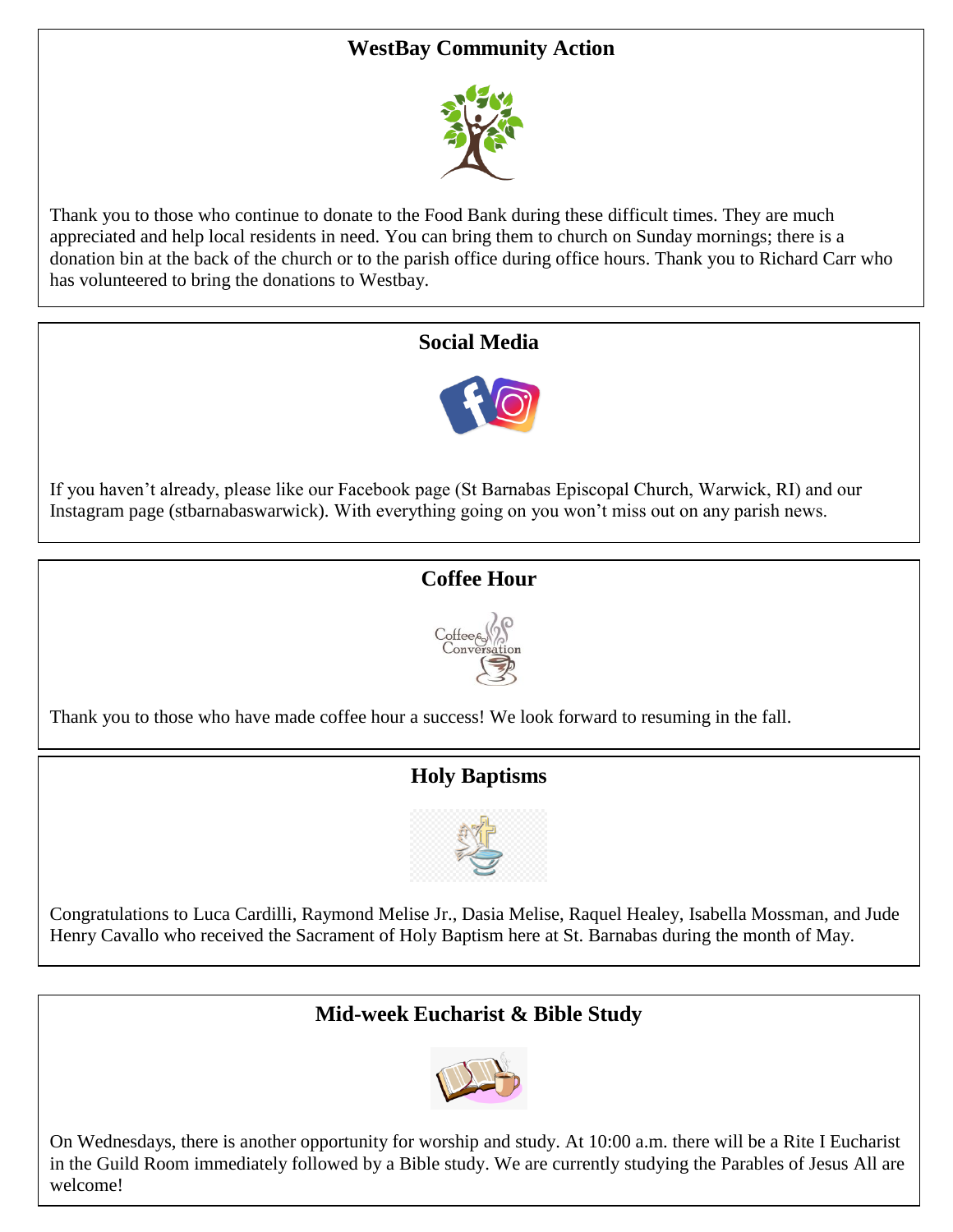#### **Morning Prayer**



On Tuesdays & Thursdays mornings at 10:00 a.m. Fr. Scott holds a short Morning Prayer Service. This gives us another chance to pray for this world, this nation, our church, our friends, family and even our enemies.

#### **Congratulations**



Congratulations to all the graduates in our congregation!!! From Elementary School through High School and College, we congratulate you and all of you accomplishments! We wish you luck on the next chapter of your journey.

#### **ECC Summer Camp 2022**



**CONFERENCE CENTER** 872 Reservoir Rd., Pascoag, RI

Camp Registration is Open! Camp programs for entering  $2-12^{th}$  grade, families, and people with special needs. Learn more at [www.eccri.org](http://www.eccri.org/) Brocures are also available on the back table in the church. Money should never prevent anyone from attending camp. If you need assistance, please contact Fr. Scott.

#### **Healing Prayers First Sunday of each Month**



You have the opportunity to participate in prayers for healing, the laying on of hands, and annointing with Holy Oil. At the end of the service, simply move to the front of the church. After Fr. Scott greets those leaving church he will join you as we pray for ourselves and those in need. If you ever need prayers for healing please speak to Fr. Scott, you do not need to wait until the first Sunday of the month.